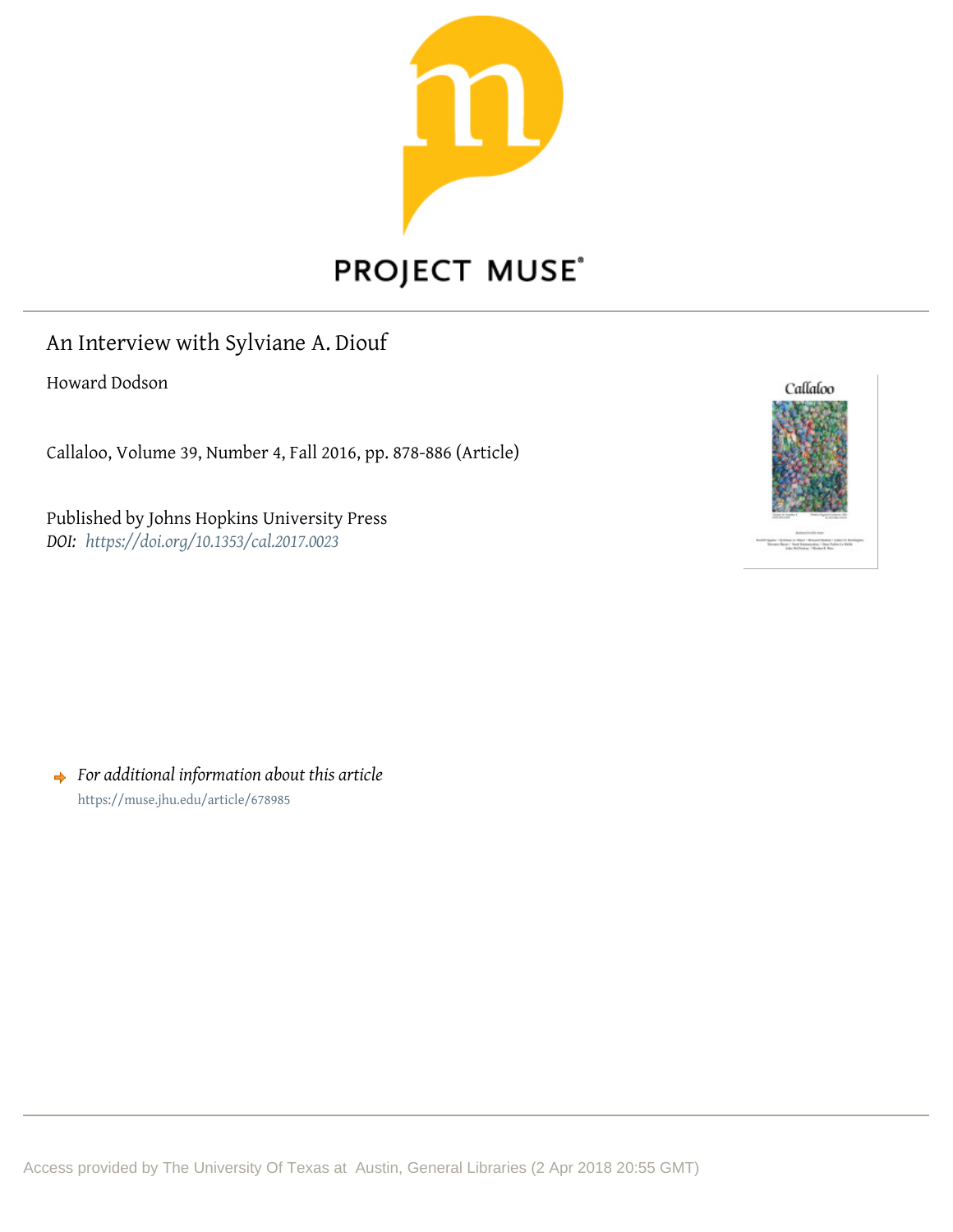#### **AN INTERVIEW WITH SYLVIANE A. DIOUF**

*by Howard Dodson*

Sylviane A. Diouf is an award-winning historian of the African Diaspora. A native of France, she has lived and travelled extensively in Europe, Africa, Asia, and the Americas. She has been a New Yorker since 1989. In addition to publishing pioneering scholarly works on African Diasporan themes, she has written black history children's books, curated gallery and online exhibitions, lectured widely on the global black experience, and appeared as an expert in documentary films. Dr. Diouf has served as a curator at the world-renowned Schomburg Center since 2001. She is also the Director of the Schomburg Center's Lapidus Center for the Historical Analysis of Transatlantic Slavery. In this interview with Howard Dodson, Director Emeritus of the Schomburg, Dr. Diouf discusses her unique journey into the field of African Diasporan studies. This interview was conducted October 26, 2016, in New York City.

**DODSON:** I want to thank you for agreeing to participate in this interview for *Callaloo*. I noticed from your resume that you have established yourself as one of the leading scholars on slavery and on the African Diaspora itself. When did you choose this focus for your scholarship and why?

**DIOUF:** I know it definitely matured before college. But to go further, I think it all started when I was growing up in the 1960s. I saw the Civil Rights demonstrations on TV and the dogs particularly horrified me. The idea of sending dogs after people was unconscionable. It was so far from my own experience, growing up in a quiet Parisian suburb. I think this is where my interest in trying to understand other worlds came from. I grew up in a mixed family. My father, who was Senegalese, was the only black person in Noisy-le-Sec; and after we children were born there were four. My world was totally dissimilar to what I was seeing on TV. I frankly didn't know what racism was and I didn't have any kind of "race consciousness." I did not feel different from anyone in school and I was not made to feel different. By the same token, I did not feel a personal connection to the black people I saw mauled by dogs; it was more about the inhumanity of it. Like my parents I was an avid history reader and, logically, as I grew older I wanted to understand why this could have happened and I discovered slavery. It was literally a discovery because this history was not taught in school. I researched and learned entirely on my own.

**DODSON:** So your interest in slavery and the diaspora was inspired in part by the Civil Rights movement in the United States as opposed to something that was going on in France or the decolonization movement in Africa itself.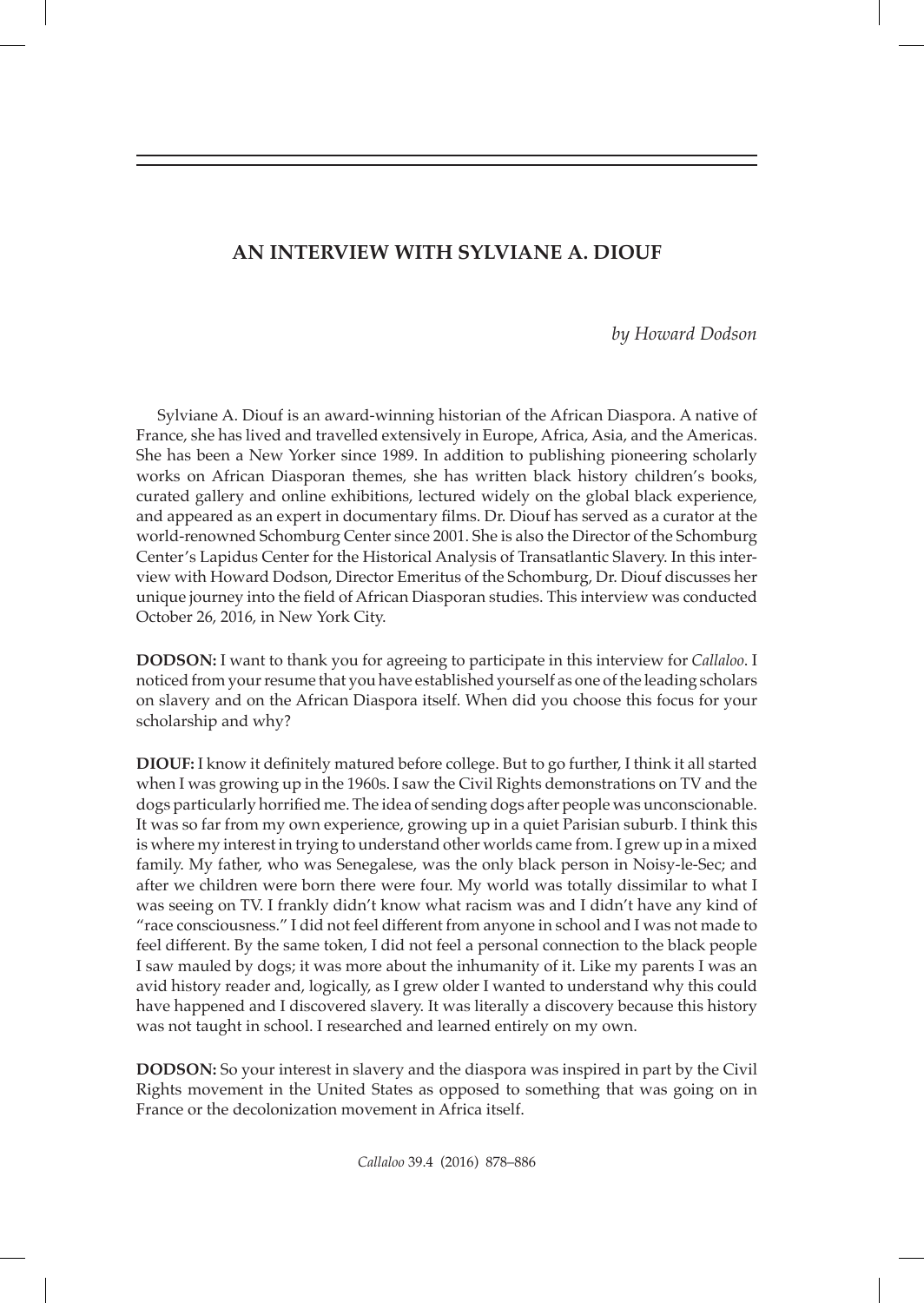**DIOUF:** I was too young to even be aware of the independence movement in Africa. Except for the war in Algeria, which was very close to us because our next door neighbor was a right-wing member of parliament and my parents were worried that the Algerian nationalists could bomb his house—we were very close to him and his family—or, by mistake, bomb ours.

**DODSON:** You mentioned your father and your mother. Say a little bit about them and your family background.

**DIOUF:** My father came from a very long line of Muslim scholars. One of our ancestors, Khaly Amar Fall, founded the Islamic school of higher learning, Pir, in 1611. It trained many of the elite Islamic scholars in the sub-region, including the Almamy of Futa Toro Abdel Kader Kane, who mounted a vigorous opposition to the slave trade in the lateeighteenth century. My father studied in Qur'anic schools for several years before going to the French school and then attending the most prestigious school in French West Africa, the Ecole Normale William Ponty, which educated the West African elite, including some of the first presidents. He was then conscripted during World War II and after Algeria and Germany, arrived in France where he continued his studies and got married. He was a physicist and my mother was a school principal.

**DODSON:** You have research and scholarship in your DNA.

**DIOUF:** My maternal grandfather was also influential on my intellectual development. He enrolled in the Navy during WWI and found himself among the Mutineers of the Black Sea as they were known. France was supporting the tsarists during the Russian civil war, and some of the sailors supported the Bolsheviks. They even floated the red flag on a naval vessel and sang The Internationale. When Andre Marty, the only officer who sided with the mutineers, was arrested, he told them, "Don't you worry, lads." And it made an impression on my grandfather because he knew Marty was going to be shot. He did get the death penalty but was eventually pardoned and joined the Communist Party. My grandfather was politically conscious and very interested in other countries. I used to read his books on explorations and far-away travels. So on both sides of the family there was something that I grasped.

**DODSON:** There's an academic or intellectual part that's coming from your father's side of your family and a political part that's coming from your mother's side. Were you political?

**DIOUF:** I was, beginning in high school. The family was definitely on the left. My relatives voted Communist although they were not members of the party. It was very common in France at the time. But my parents stopped after the invasion of Hungary in 1956, they voted Socialist thereafter.

**DODSON:** Yes, that was a major kind of break point for a lot of people who were affiliated with the Communist party at that time. That's interesting. And did you get your doctorate at the University of Paris?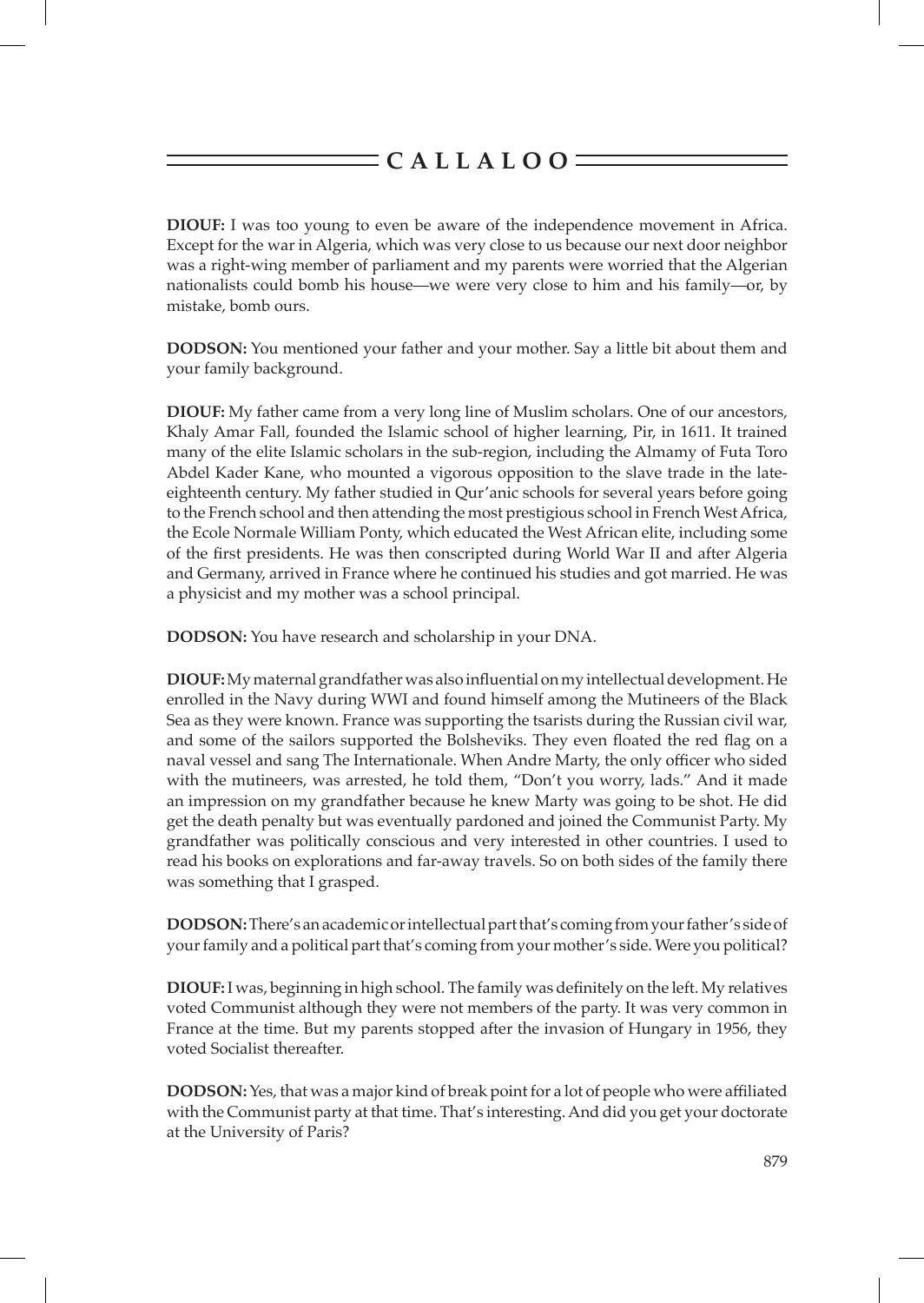**DIOUF:** I wanted to do research on slavery and I did it the only way it was possible then. I enrolled in Denis Diderot University in Paris, in the English Department. I studied American history, which enabled me to work on slavery and the slave trade. This is how I maneuvered to be able to write my dissertation on resistance to slavery in the Americas.

**DODSON:** That, too, is interesting because of the different ways our academic institutions are set up and the paths that one had to follow to study the black experience in the academy. Until recently colleges and universities were not set up to support scholarship and research on black people.

**DIOUF:** That was decades ago, but there are still scholars in France today who enroll in English Departments in order to work on African American history and the African Diaspora—historical and contemporary—using African American history as a basis for comparative studies. The movement for Black Studies in the United States in the 1960s changed the academic landscape, but France has a long way to go, especially because this country is extremely reluctant to confront its slavery and colonial pasts. But the reality is that there are increasing numbers of French people of Caribbean, African, and Asian origin in France and a mounting alienation and marginalization of people of color who face discrimination, unemployment, and police harassment there. The slave trade, slavery, and colonization that have marked their history is a counter-narrative to the French ideals of freedom, equality, and fraternity that many of them have a hard time seeing as part of their own experience. Small steps have been taken. In 2001 France was the first nation to officially recognize slavery and the slave trade as crimes against humanity. Senegal followed in 2010. But like Black Studies here, the French reckoning came in response to the demands of the black community. On May 23, 1998, during the commemoration of the 150th anniversary of the abolition of slavery, 40,000 descendants of slaves from Martinique, Guadeloupe, French Guiana, and Reunion marched silently in Paris to honor their ancestors and to demand that slavery and the slave trade be recognized as crimes against humanity. Christiane Taubira, then a representative in the French Parliament from Guiana, introduced a bill that passed in May 2001. Since then a consultative National Committee for the Memory and History of Slavery has been established to promote research, to promote inclusion of this history in school curriculum, and to promote actions and places of memory, but very little else has been achieved. As far as local or national initiatives are concerned, the focus is on abolition. In contrast, for the black communities, the focus is on the people's experience.

**DODSON:** Well, I actually had an interest in doing African American studies when I went to do my master's and basically no one at the university was qualified to teach it. So I did a dual major in US history and political science. Even then, I ended up taking only one course that had anything to do directly with black people. Interestingly enough, it was a political science course around the decolonization of Africa that was going on at that time. This was like 1962, 1964. So as late as 1962, 1963, a major university basically didn't have anyone qualified to teach anything about black folk. So anyone who wanted to get into the field really had to work to create a path. So, did you have any career intents when you decided to pursue your doctorate? Were you planning to become a university professor?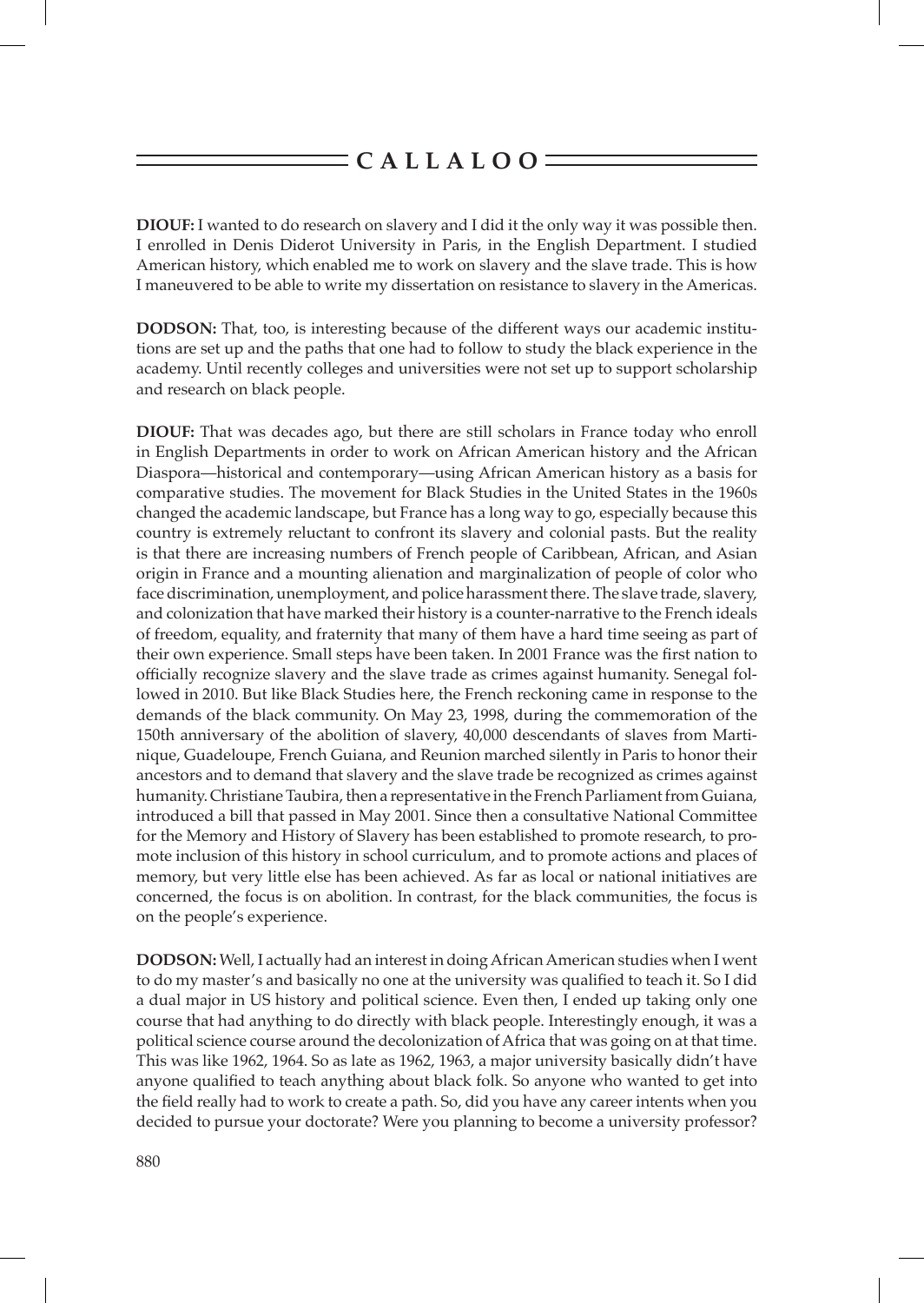**DIOUF:** I did teach. However, when I was an undergraduate student, I became a freelance writer for a number of African publications, which helped me pay for my studies and my travels. It opened up a world of possibilities for researching and writing beyond academia. In the early 1980s, I worked as a full-time journalist for two years for the weekly magazine *Jeune Afrique*. I traveled to several African countries and did investigative reportage. Theophile Obenga, Iba Ndiaye, Ahmed Ben Bella, a leader of the Algerian independence and the first president of Algeria, Sembene Ousmane, and even Bob Denard, the infamous mercenary who ravaged Africa, were all people I interviewed. I became very close to Cheikh Anta Diop, who knew my father from their student days. And Cheikh Anta and I remained friends until his death in 1986; I was living in Dakar by then. Having to write for a diverse audience proved to be quite helpful later on. When I write academic books, I do it in a way that is accessible to a public outside of academia because my goal is to create work that not only will advance scholarship but will also raise awareness and historical literacy in the general public.

**DODSON:** So, if I can sum this up in some respects you are a living example of an African Diasporan in the sense that your initial impulse to get into this field was not local but diasporan. And you have, over the course of your career, found your niche in the connections between yourself, the diaspora, and the migrations that have created it. I know that at the time you started studying and working, there was no such thing as African Diasporan studies. But, as a practitioner, what do you understand the African Diaspora itself to be and what is African Diasporan studies as a field?

**DIOUF:** The African Diaspora for me is basic. It is the dispersal of Africans forcibly or willingly, and I am not concerned with the subtleties of other definitions, which I find restrictive. What I am interested in, perhaps more than anything else, are the differences within the African Diaspora not so much the similarities. I know and recognize the connections, but I am fascinated by what is different and why it is different. The African Diaspora for me is about diversity, the diversity that started in Africa, and the diversity that emerged through various circumstances, eras, migration modes, geographies, social and political systems, including slavery systems. To give you an example, the two African countries I know best are Senegal and Niger. Both are overwhelmingly Muslim, yet several of their religious practices are different. It is the diversity among African descended people that gave us, to make an easy analogy, the ability to create tango, reggae, blues, and gnawa music, or candombe. I find richness in diversity.

**DODSON:** And what do you think are your most important contributions to the field of African Diaspora studies?

**DIOUF:** Let me start by explaining why I write about what I write. I do not write about what I know. When I write a book, it's not because I have this wonderful knowledge that I want to share. I write about what I don't know. I have questions and I think, "Let me find a book that will focus on this topic because I don't know anything about it." And since I don't find anything that satisfies me, the next step is, "If a book doesn't exist on this topic,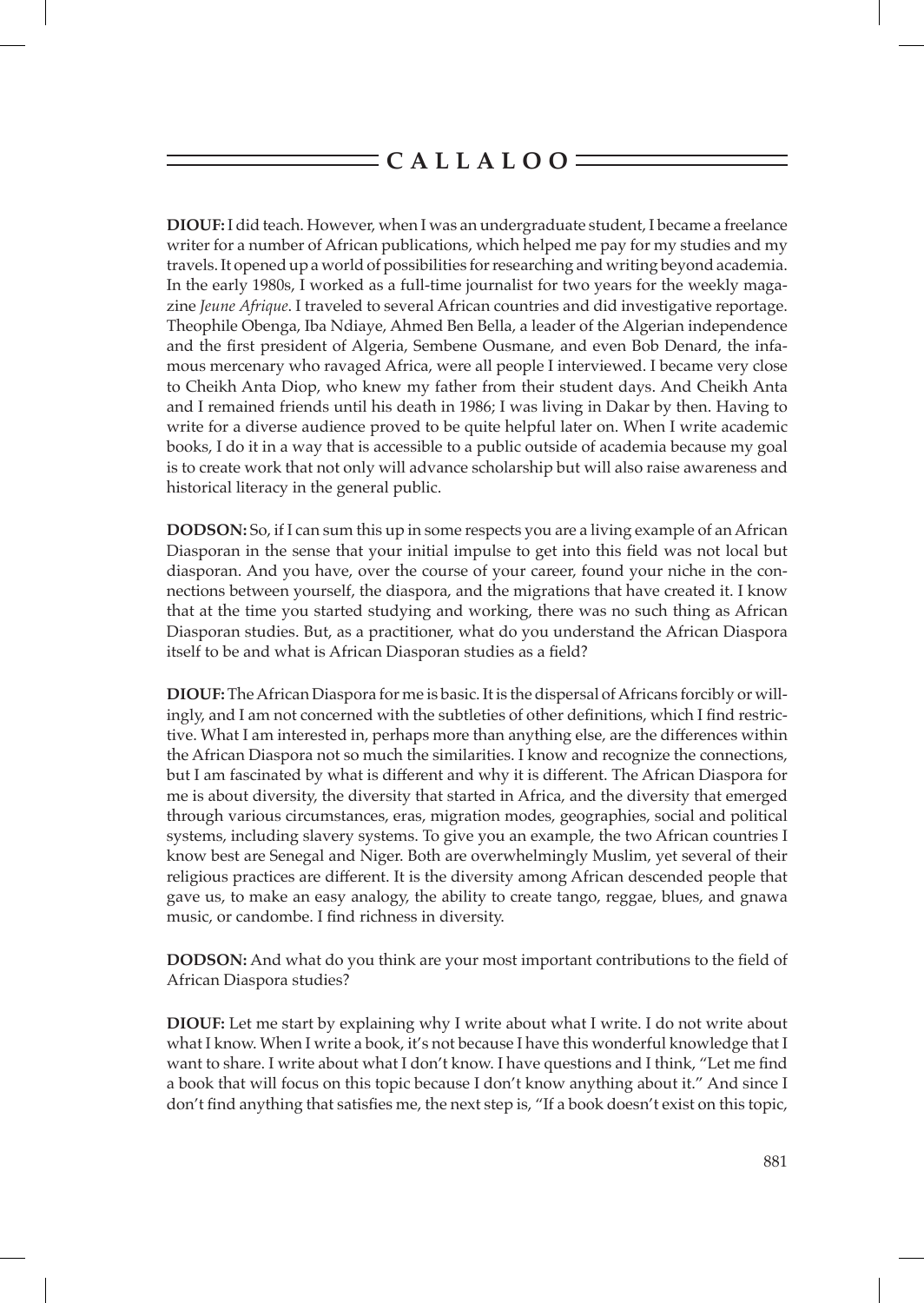then I have to write one." Take, for example, *Servants of Allah*. I was fascinated by this idea of African Muslims in the Americas, and there was nothing on the entire story, not only in one place let alone in a hemispheric perspective. Using sources in English, French, Spanish, and Portuguese, I covered twenty countries and was able to show how Muslims maintained their faith and practices, how they used their literacy, created communities, and were sometimes able to return to Africa. I had the same approach for the people who were on the last slave ship to the United States, the *Clotilda*. The episode had been denied, turned into a hoax. Once I started digging, I found a trove of invaluable documents, not only official federal summonses that enabled me to ascertain the date of the ship's arrival, not 1859 as previously believed, but precisely July 7, 1860; but also interviews of the Africans; extended memories of an African American who had been enslaved on the same plantation as some of them; and a lengthy manuscript by Zora Neale Hurston held at Howard's Moorland-Spingarn Research Center that had never been exploited as a primary source on this story. It is a 1928 interview of Cudjo Lewis, the last known survivor of the *Clotilda*, who died in 1935. By recouping with a variety of sources I could ascertain the veracity of this incredibly rich document. It was important because Hurston had been dishonest about the story before. In a 1927 article for *The Journal of Negro History* she had plagiarized a 1914 book written by a white woman from Mobile based on her conversations with twelve survivors. *Dreams of Africa* is the most detailed account of the experience of a group of Africans from their places of origin in Africa to the United States, from freedom to slavery and to freedom again, this time under Jim Crow. Thanks to numerous and varied sources, it is also the best documented story of the entire slave trade not only here but throughout the Americas. A few years ago I wanted to learn about maroons in the United States and I ended up writing *Slavery's Exiles: The Story of the American Maroons* because there was nothing comprehensive that answered my questions. But there again, I found misinterpretation and even denial about their very existence. I demonstrated that indeed there were maroons, but also that we needed new language to understand their experience beyond petit and grand that do not reflect their reality. I forged the concepts of borderland maroons and hinterland maroons and brought to light the detailed experiences of American maroons that had never been explored before. My contribution, as a social historian, may be the uncovering of essential stories and topics that were overlooked or negated, but which actually offer new insights into the experience of the African Diaspora. A scholar said my work re-shapes and re-directs our understanding of this history; it shifts our attention, corrects the historical record, and reveals hidden and forgotten voices. I hope he is right, because this is exactly what I try to do.

**DODSON:** When I met you, you were working on a project at Rutgers University in Newark, NJ.

**DIOUF:** One of the things that I was interested in but knew very little about was the resistance of Africans to the slave trade. I started to write a book but then decided a conference would do a better job. It ended up being an international conference at Rutgers in 2001. I edited the book, *Fighting the Slave Trade: West African Strategies*, wrote the introduction and a chapter about the previously overlooked strategy of redeeming captives held in the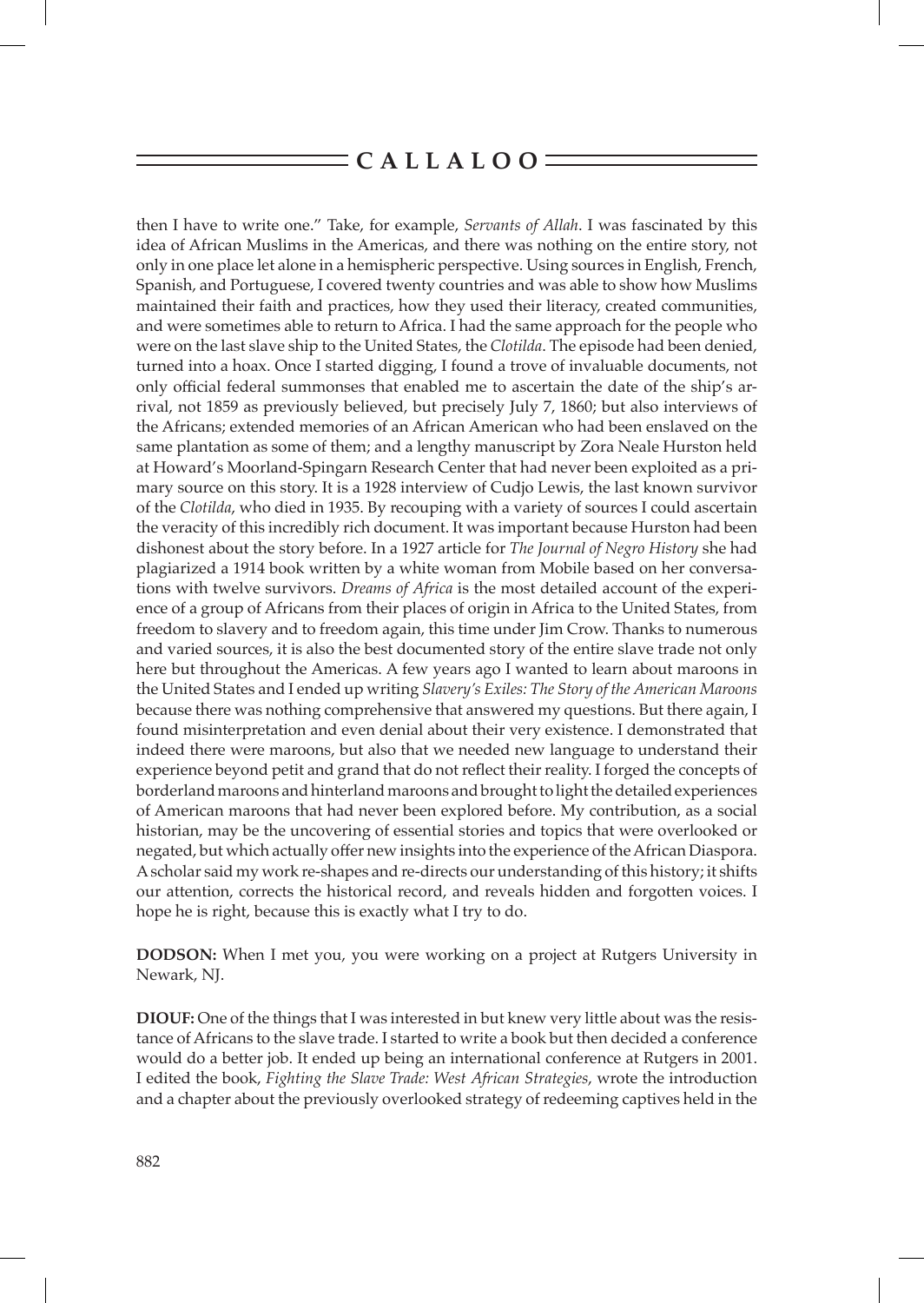barracoons either by paying for their release or by offering other people in their places. It was a strategy that, perhaps better than anything else, encapsulates the complexity of resisting and fighting the slave trade. *Fighting the Slave Trade* is still the only book on that topic with contributions from major historians. I think the conference and the book made a seminal contribution to a part of history that is extraordinarily important but still poorly understood as we can see almost every time someone, including well-known scholars, makes outlandish generalizations about this very complicated history.

**DODSON:** When did you start working at the Schomburg?

**DIOUF:** I started working at the Schomburg in December 2001. For many years, I had been writing on migrations for a French journal. As you wanted to develop a digital exhibition on migrations, we were introduced, you hired me, and that's how I came to curate the digital exhibition *In Motion: The African American Migration Experience*. In a nutshell, it is about 400 years of African American history through the prism of thirteen migrations. Two of which, the transatlantic and the domestic slave trades, were coerced; the others were voluntary. It is a dynamic, people-led approach of presenting history, far from the "what was done to black people" archetype. It was a 3-year, \$2.5 million endeavor with lots of moving parts and it also included a large exhibition, a traveling exhibition, and a book. Being the curator of such a huge project was something I had never done before, and I kind of created my tools as I was going along. It was about putting things together to make a consistent, accessible, well-documented whole. Commissioning and editing papers by major scholars, maps, a glossary, lesson plans, writing captions as well as the chapter on the contemporary African immigration was a lot of exciting work as were researching and selecting images, books, book chapters, and articles. It was public history at its best. I had always been very aware of the gigantic gap in knowledge between scholars and the general public, and this was the kind of project that was bringing expertise in an attractive way to millions of people.

**DODSON:** Let me share this with you. I was looking through some of my files at home last week, and I came across a memo from a woman who was the head of the digital unit at the New York Public Library. It had been written a day or so after the press conference announcing the release of the *In Motion: The African American Migration Experience* website. Her memo said the site received over three million hits on the first day it was released to the public. And for comparative purposes—this was her reporting—that was more than the average number of hits that the entire New York Public Library site had received on an average each day of that previous year. And on that day, over three million hits on the *In Motion* site alone. You'll recall that it crashed the entire site. A subsequent report showed that from February through August, the *In Motion* site received over twenty-one million hits. It was amazing. People from all over the world—Europe, Africa, Latin America, and the Caribbean—were checking it out. It continues to have a large global user base after eleven years. The *In Motion* project is testimony to the potential that this kind of intellectual orientation that you and I share has. I mean, I've never had a real deep interest in writing for an academic and scholarly audience. That has never been my personal interest. But finding ways of building intellectual bridges between the scholarship and as broad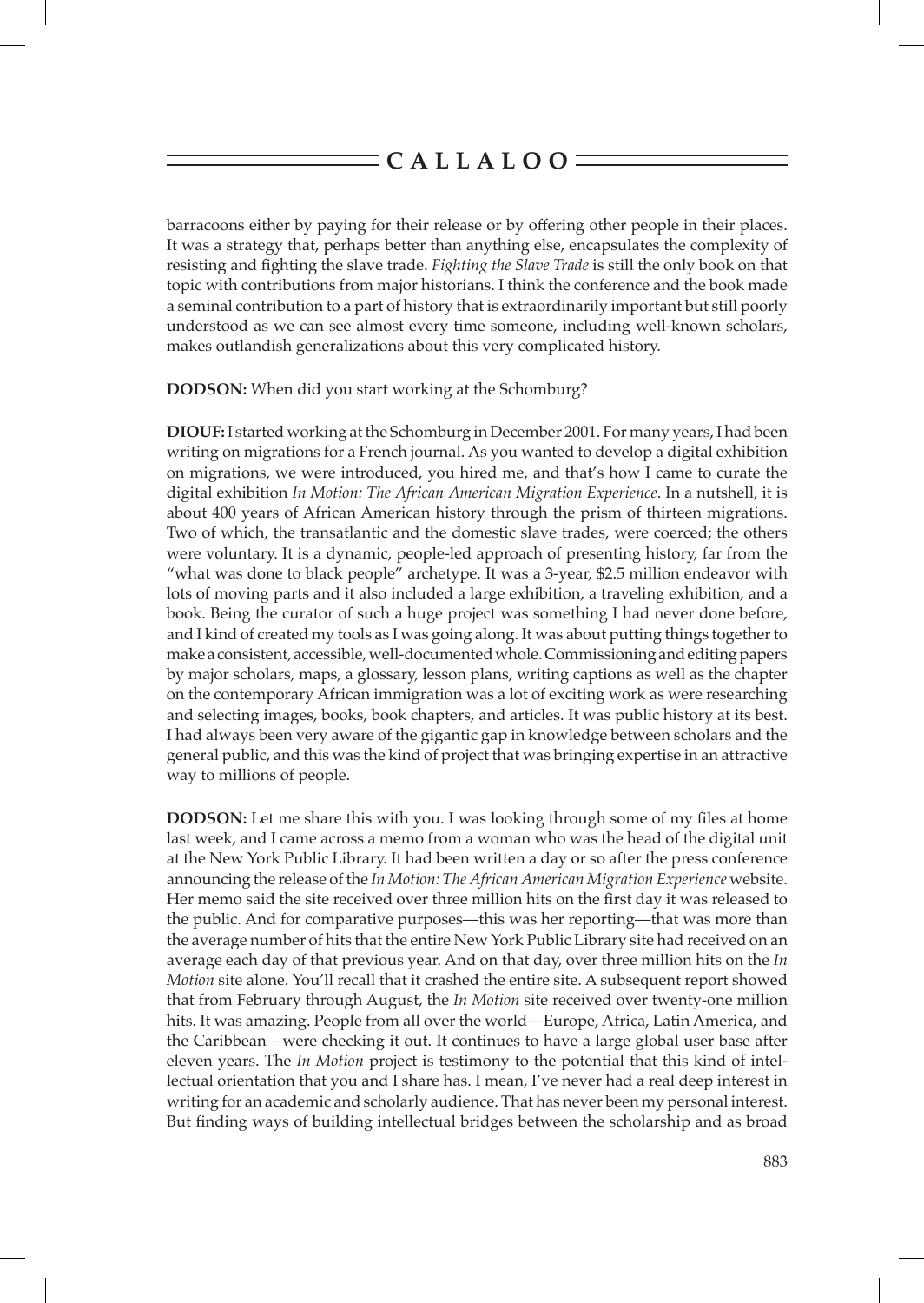a public—specifically African, African Diasporan public—as possible has been my own sense of mission and vision, and that's how I approached virtually everything we were doing at the Schomburg. The aggressive educational, exhibition, and public programs were all done with that in mind: the people need to know. There's a wonderful quote from my mentor, historian Lerone Bennett, Jr., that actually was one of the inspirations for me beginning to think this way. Lerone said that, "The challenge of the day is to get the books off the shelves and out of the stacks and into the minds and muscles of the people." That became a guiding principle for everything that I ended up doing at the Schomburg Center.

**DIOUF:** I agree. This is my guiding principle too. A few years ago I thought it was time to expand the borders of the African Diaspora as most people in the United States envision them. I curated a digital exhibition, *The African Diaspora in the Indian Ocean World*, with essays on the historical African presence in twelve countries, including Oman, Yemen, Arabia, India, Pakistan, Sri Lanka, and Palestine. It has generated an immense interest in over seventy countries and it is one of the most visited exhibitions of The New York Public Library. In 2013 I curated the on-site exhibition *Africans in India: From Slaves to Generals and Rulers* with my friend and expert collector Dr. Ken Robbins. The response was overwhelming. Visitors were astounded. They didn't know that Africans had lived in India for centuries, that "elite slavery" and the Islamic slave system enabled many not only to become free after a few years of army service but also to rise through the ranks with some becoming prime ministers and rulers as early as the 1500s. It was a revelation to people who thought that American slavery was the norm. Since then the exhibition has been travelling to over twenty countries in five continents with texts in Arabic, Hindi, Spanish, French, and Portuguese. It has been at the UN in New York and at UNESCO headquarters in Paris. Everywhere, the reception has been extraordinary. For the Indian version, which is much larger, I changed the title to *Africans in India: A Rediscovery*, because this is really what happened. Africans were a common sight in some parts of the country especially from the 1500s on, but they and their contributions have been forgotten. The Ethiopian Malik Ambar, de facto ruler of Ahmednagar and an implacable enemy of the Moghuls until his death in 1626, is mentioned in school curricula but his ethnicity is not stated. The exhibition has been touring India for the past three years and has even reached small Sidi—Afro-Indian—communities in the south. It has also gotten a lot of media coverage, including because the historical reality contrasts so much with the racism, hostility, violence, and discrimination many Africans encounter in India today. It is the first exhibition in India about Africans in India, and it had to come from Harlem! What we're seeing with this and other exhibitions like *Africana Age* is that there is a huge interest, throughout the world really, for credible information on and interpretation of the history of the African Diaspora. And it's something you can hardly do with a book. Your book is not going to be sold in 160 countries, but you can reach millions worldwide with digital exhibitions.

**DODSON:** I curated the original *Africana Age* gallery exhibition in 2001 as part of the Schomburg's 75th Anniversary celebration. It was conceived as an attempt create a historical and interpretive narrative on the global black experience in the twentieth century. It took as its point of departure the fact that all people of African descent in the world, except those in Liberia, Ethiopia, and Haiti, were under some form of European coloniza-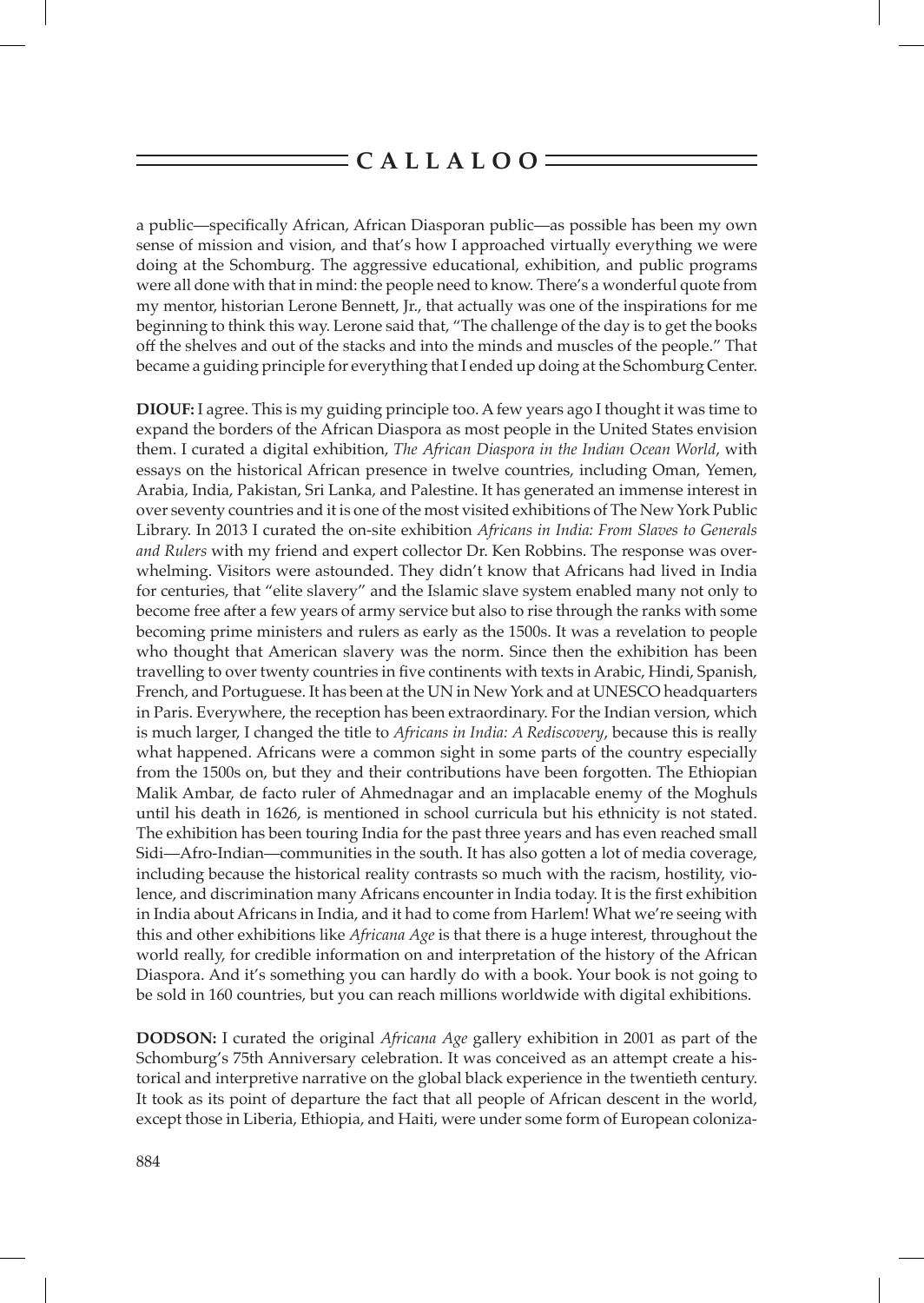tion at the beginning of the twentieth century. But by the end of the century all of them had gained some modicum of independence. It is a narrative that the online exhibition that you curated actually embellishes and enriches because it's now accessible around the world. African people throughout the globe can now appreciate how interconnected the global black experience has actually been over the last century.

I want to shift gears and, very quickly, go through some of your other activities at the Schomburg. Because one of the things that is very clear is that you do things that traditional academics and traditional historians do, but you manage to do a lot of other things that they don't do. One of the questions that is asked almost daily these days is, what does one do with a degree in black history or a degree in history, period. Most people ask that question on the assumption that the only thing you can do with it is teach [*laughter*]. I have a degree in history and have taught occasionally, but that has never been my principle work and in a very real sense it has never been yours.

**DIOUF:** Teaching has never been my calling. What I really love is to research and write and if I can do it without the teaching part, then all the better. Outside of my 9-to-5 job, I write scholarly books, which means that for the past fifteen years, I've been working at least eighty hours a week. Curating online and on-site exhibitions is researching and writing but using another media to reach a much larger public. What I do at the Schomburg Center is exploring and interpreting the African Diaspora, and my contribution reaches people who are no longer in the classroom, people who are going to be in the classroom, and people who would never be in the classroom. However, I wouldn't be able to do only that. I need the public history side and the academic history side. They complement each other. Public history is based on scholarly works; it makes them accessible to a larger public. There are a million things that still need to be discovered, explained, and interpreted in the history of the African Diaspora and the digital world is helping us as scholars and as public historians to do so. Increasingly scholars are using digital humanities to bring forth hidden patterns, map trends, or movements that bolster new interpretations. This work is all the more essential because "black history" has been so distorted, ridiculed, or negated. We've come a long way since the days of Arturo Schomburg, but I am stunned at the ignorance that is still out there. When I look at the various things I do I see my work as discovery, affirmation, and dissemination. I produce scholarship, but because I see the limits of academia in terms of access I try to bring knowledge and interpretation to a general audience; I also help to educate college students who will become scholars. It's a kind of non-traditional intellectual career, one that I thoroughly enjoy.

**DODSON:** Your work at the Lapidus Center is another example of the non-traditional nature of your career. Please say a little bit more about the Lapidus Center.

**DIOUF:** In 2014, Sid Lapidus, a collector of rare books, gave over 450 books—he continues to add to the collection and close to one hundred books and documents are now available online— and \$2.5 million to open the Lapidus Center for the Historical Analysis of Transatlantic Slavery at the Schomburg Center. Its mission is to generate and disseminate scholarship about the slave trade, slavery, and abolition. As the director, I put in place a plan of activities that encompasses long-term and short-term fellowships; a series of public